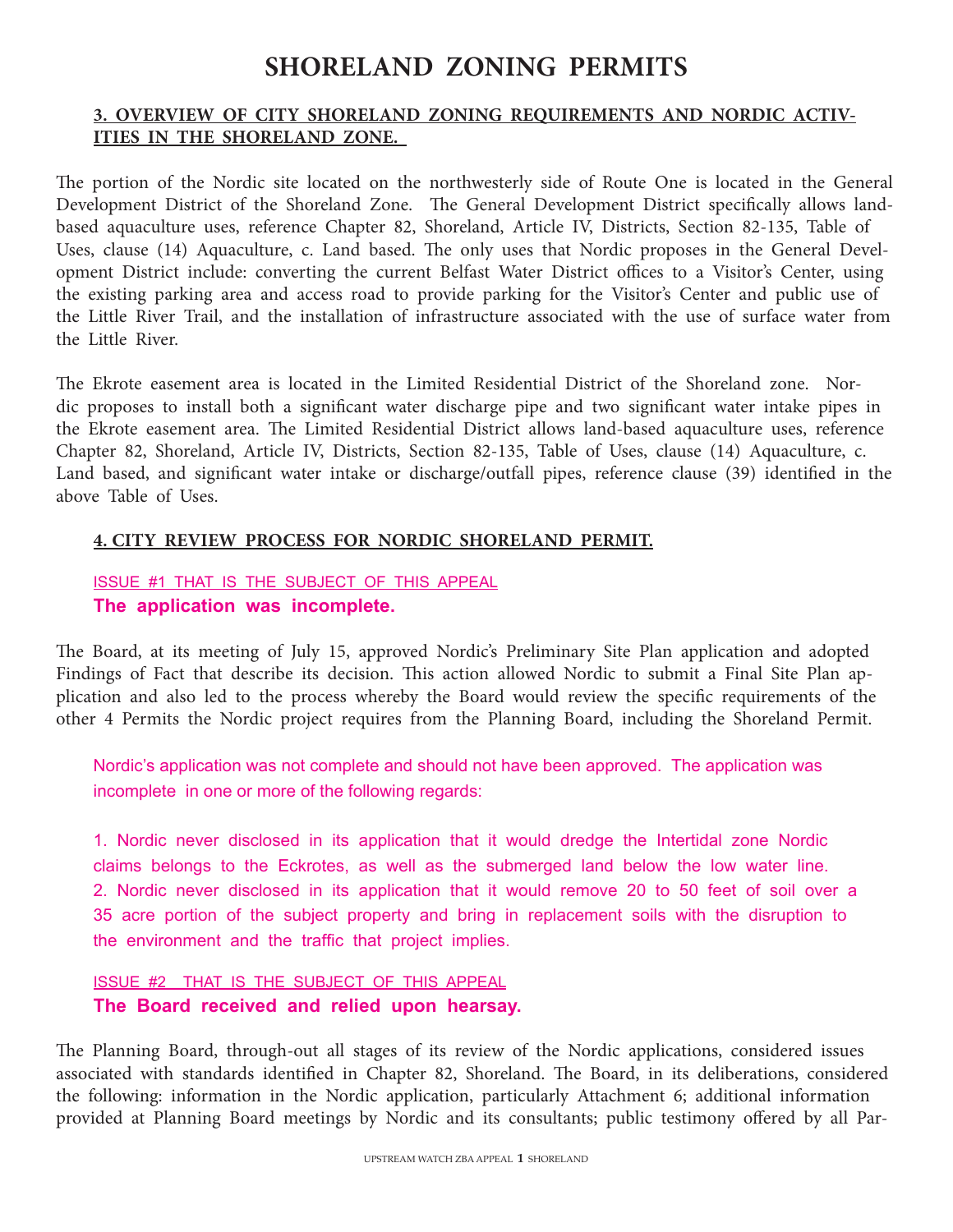ties-in-Interest and by the general public (oral and written comment); information in the DEP Site Location of Development Act/Natural Resources Protection Act and Maine Pollutant Discharge Elimination System Permits that are relevant to City Shoreland requirements; the assessment of the Nordic application provided by Mandy Olver, Olver Associates (City third-party review experts); comments offered by William Kelly, City Attorney, and Wayne Marshall, Project Planner, Code and Planning Department; and comments offered by individual Board members during the public review process.

## **Upstream Watch repeats its objection to the hearsay testimony of various consultants cited before as if fully explained herein.**

**5.** 

## **6. PLANNING BOARD REVIEW OF SECTION 82-56, STANDARDS FOR REVIEW OF SHORELAND PERMITS.**

Section 82-56 stipulates that the Code Enforcement Officer or Planning Board shall review a completed application and shall approve, approve it with conditions, or deny an application based on its findings regarding conformance with the following standards, reference (1) – (12) below. The Planning Board reviewed each of the following standards and made the following overall findings. The Board notes that its Findings regarding Nordic's compliance with the Article V, Land Use Standards, provide additional information regarding its specific Findings regarding compliance with Shoreland requirements. The Board also notes that many of its Findings address Nordic's overall project development, rather than the limited activities that are proposed to occur in the Shoreland Zone.

## **(1) Will not result in water pollution, erosion, or sedimentation to surface waters.**

## ISSUE #3 THAT IS THE SUBJECT OF THIS APPEAL **The proposed project will result in water pollution to surface waters.**

The Board found that the Nordic project will not result in water pollution, erosion or sedimentation to surface waters. The Board thoroughly reviewed and considered each of the above issues in the information and testimony it considered through-out its review of Nordic's Preliminary and Final Site Plan applications, including the technical review of Nordic's plans offered by Mandy Olver, Olver Associates. The Board specifically noted that Nordic has prepared specific erosion and sedimentation control plans and stormwater management plans for its project, and that the Board has adopted Conditions of Approval that require Nordic to implement preventative measures identified in these plans. Further, the DEP has established similar Conditions in its NRPA/SLODA Permits, and has established discharge limits and accompanying monitoring and reporting requirements as part of the Maine Pollutant Elimination Discharge System (MPDES) Permit granted Nordic for the disposal of effluent to Belfast Bay.

Nordic admits and DEP confirms, Nordic will discharge pollution into Penobscot Bay. The DEP/MPDES standard is not that there will be no pollution discharged into the Bay. It is that the State of Maine will allow the discharge of pollution into the Bay at a level and concentration approved by it. The city standard is different. It says the project will not result in pollution to surface waters. The Nordic application admits that the Nordic project violates that standard, and the Board has no waiver mechanism.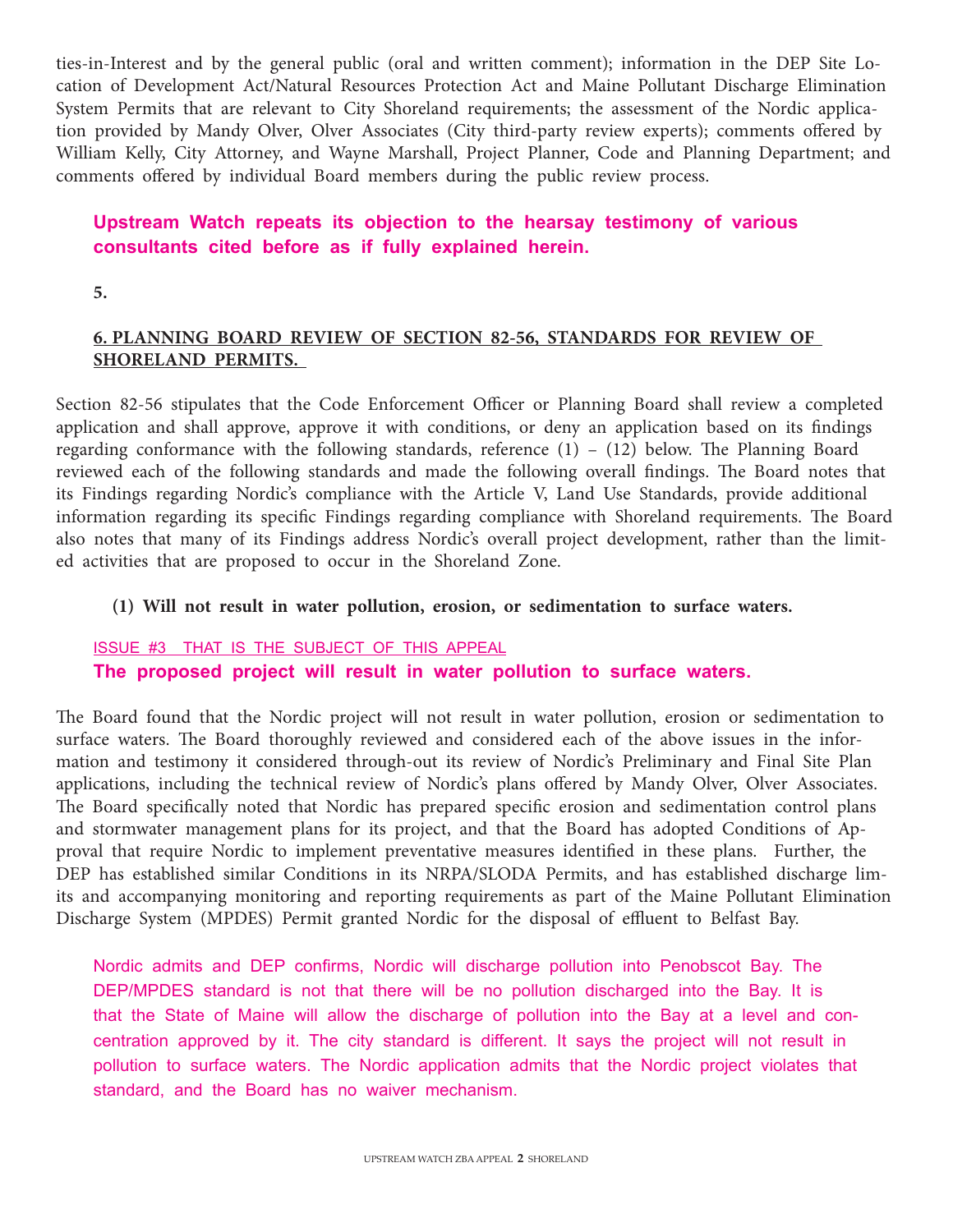#### **(2) Will adequately provide for the disposal of all wastewater.**

## ISSUE #4 THAT IS THE SUBJECT OF THIS APPEAL **Nordic did not "adequately provide for the disposal of all wastewater."**

The Board found that Nordic will adequately provide for the disposal of all wastewater. The Board, noting that it has limited authority and no specific standards to manage wastewater discharges to Belfast Bay, particularly those that occur outside of waters within the City's municipal boundaries, particularly relied on the Findings and Conditions the DEP identified in its Maine Pollutant Discharge Elimination System (MPDES) Permit and Waste Discharge License (issued November 19, 2020) in rendering its Findings. The Board also relied upon the review of the above DEP permit conducted by Mandy Olver, Olver Associates, and information in Nordic's Site Plan application to the Planning Board and additional information submitted by Nordic at Board meetings, as well as public testimony offered by Parties-in-Interest and the general public. The Board established a specific Condition of Approval in its Site Plan Permit that requires Nordic to comply with the DEP MPDES Permit requirements, and to make information from its monitoring of its wastewater discharges available to the Code and Planning Department for review.

On March 2, 2020, Nordic revealed its plan to dredge a channel in which to place its pipes. The dredge spoils would be hauled by barge to Searsport. The spoils would be dewatered on the barges into Penobscot Bay. That discharge is a release of a substance into the "waters of the United States" and requires an MPDES permit, for which Nordic has not even applied, nor notified Searsport or Belfast. Further, the receiving facility in Searsport is not licensed to receive the waste dredge sludge. Further, the sludge will be hauled to an onshore disposal site. The on-shore disposal site must issue a permit to dispose the material at the facility and Nordic has not sought such a permit.

#### **7. PLANNING BOARD REVIEW OF ARTICLE V, LAND USE STANDARDS FOR A SHORELAND PERMIT.**

The Planning Board is responsible for making a finding regarding project compliance with the Article V, Land Use Standards. The Planning Board made the following specific findings regarding Nordic's compliance with requirements identified in the Article V, Land Use Standards.

**DIVISION 3. Structures, including Sections 82-201 through 82-206. Section 82-201. Setbacks, maximum height and lot coverage.** 

ISSUE #4 THAT IS THE SUBJECT OF THIS APPEAL

**Upstream repeats its Issue and concern regarding the Planning Board's unlawful waiver of the setback requirements expressed in its appeal of the Zoning Permit as if fully set forth herein.**

There is only one above ground structure, the existing Belfast Water District offices that will be converted to a Visitors Center, that is located in a Shoreland Zone; the General Development district. The minimum structure setback requirement for this building is 25 feet from the High Annual Tide. The existing building does not conform to this setback requirement. Thus, this building is a nonconforming structure and any proposed expansion of this structure must comply with the Nonconforming expansion provisions identified in Article III of Chapter 82; reference Planning Board Condition 3 of this Shore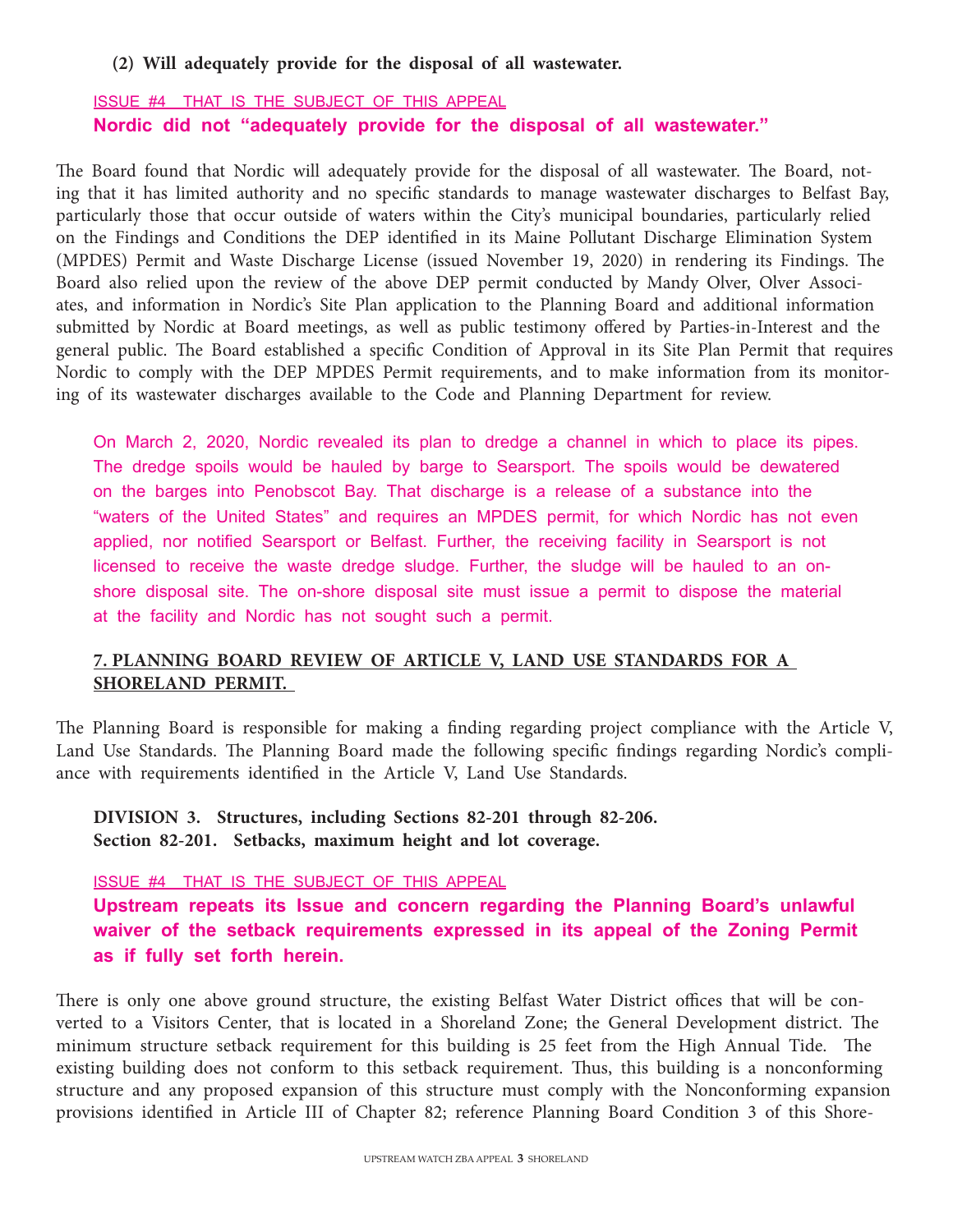land Permit.

The Board determined that the Belfast Water District offices are less than 50 feet in height, thus, the offices comply with the height requirements for the General Development district.

The amount of the Nordic property that is in the General Development district is about 2 acres. The maximum lot coverage for the General Development district is 70%, or about 32,000 square feet. The Board determined that the amount of impervious surface located on the portion of the Nordic site that is in the General Development district is considerably less than 32,000 square feet, and that the project complies with this standard.

Nordic also intends to construct significant water intake and discharge pipes within the bounds of the Ekrote easement area. These pipes are located in the Limited Residential district of the Shoreland Zone. The Board, in its decision on a Zoning Use Permit, determined that the pipes constitute a structure. That said, the Board, as part of this same Permit, determined that underground pipes do not need to satisfy minimum front or rear structure setbacks requirements stipulated in Chapter 102, Zoning. In the case of this Shoreland Permit, the Board determined that the underground pipes do not need to satisfy the minimum structure setback of 75 feet from the High Annual Tide (HAT) of Belfast Bay, finding that the pipes are a functionally water dependent use and as such, are exempt from a structure setback requirement. The Board noted that the basic purpose of the Nordic pipes is to convey water from or to Nordic's Water Treatment facility, across Route One, over the Ekrote easement and to Belfast Bay.

**DIVISION 14. Natural Resources. Section 82-431. Protection of Soils.** 

ISSUE #5 THAT IS THE SUBJECT OF THIS APPEAL **On-site soils are unsuitable for the project.**

Nordic's application included a Class B High Intensity Soil Map prepared in accordance with the soil survey standards of the Maine Association for Professional Soil Scientists by Broadwater Environmental, LLC, whose owner is a Certified Soil Scientist in Maine; reference application Attachment 12. Nordic's application also included a full Geotechnical Investigation and Report. The geotechnical report identifies several specific conditions present at the site which cause limitations that the design must address. The most significant concern relates to the discovery of a glaciomarine deposit of silt and clay of varying thickness throughout the site. This layer of material is unsuitable for heavy loadings as will be encountered in the process of constructing on-site buildings, and the material will be removed and replaced with suitable structural fill per the engineers recommendations. Unsuitable soils will be trucked offsite and disposed of at a properly licensed and registered facility. Some native silt and clay soils may be suitable for reuse as common fill on the site, provided the moisture content can be controlled and compaction can be achieved. The report concluded that excavation and replacement of the glaciomarine soils with compacted structural fill, and/or design of the buildings to bear at elevations corresponding to suitable bearing soils are geotechnically feasible alternatives to allow construction of the proposed buildings on conventional spread footing foundation systems; reference application Attachment 13.

The Planning Board found that Nordic's approach to managing construction was an effective way to control erosion and sedimentation. The Board based its findings on its review of the Nordic application materials, its consideration of information presented to the Board by Nordic representatives at the Board meeting of September 4, 2019, the review of the Nordic application by Mandy Olver, Olver Associates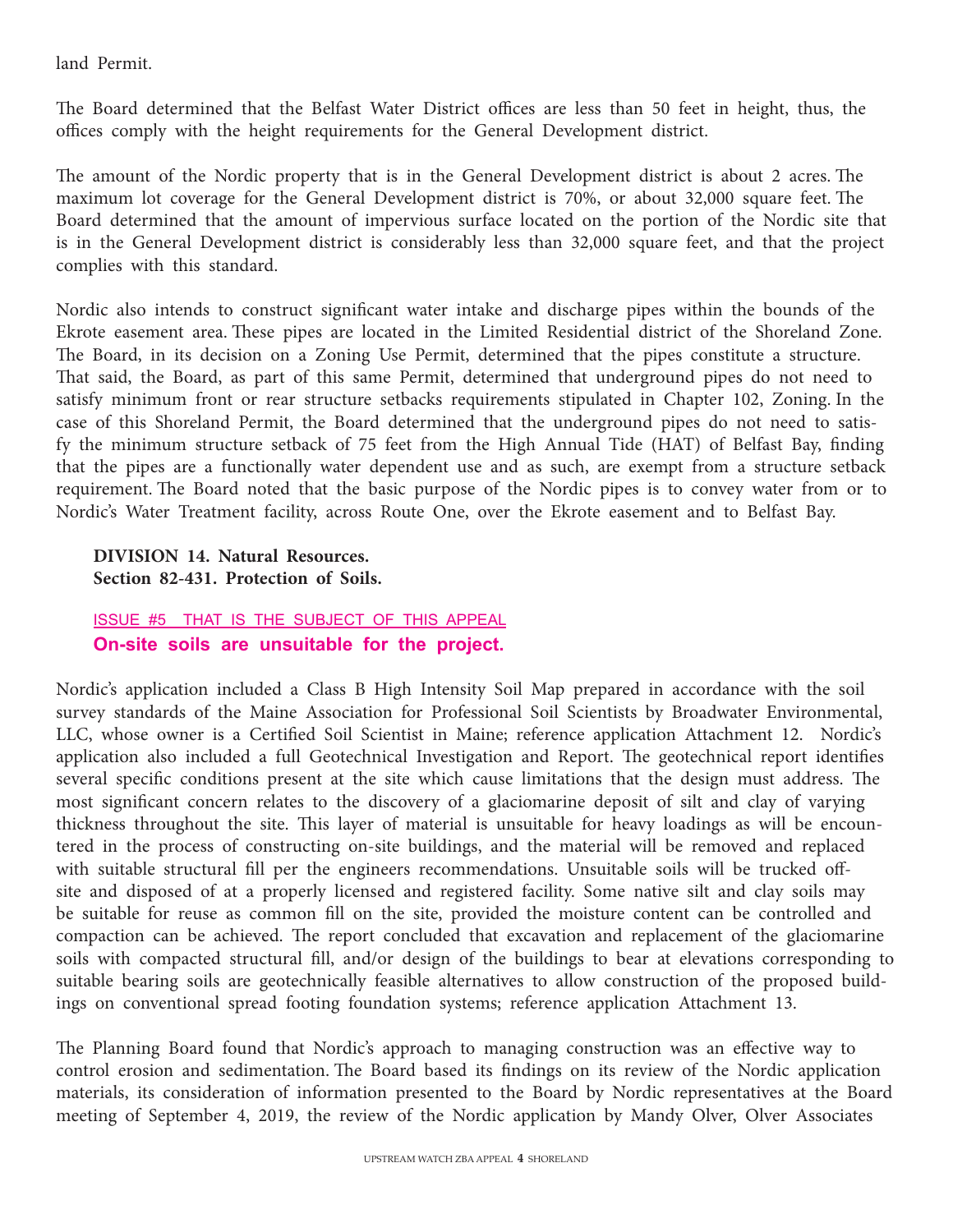(City Engineer), its review of the DEP SLODA/NRPA Permit Findings and Conditions, its consideration of comment offered by Parties-in-Interest and the general public at the Board's September 4, 2019 public hearing. A particular concern raised at the public hearing were impacts associated with the depth of construction activities and the removal of significant amount of soils. The Board acknowledged this concern, but determined that project construction warranted the removal of existing on-site soils and that Nordic had identified a good quality approach to managing potential soil and erosion control risks. The Board established Conditions of Approval in several City Permits to require Nordic to comply with provisions of its soil and erosion control plan.

## **Chapter 82, Shoreland Zoning, contains Division 14 entitled Natural Resources. Therein, Section 82-341, Protection of Soils, deals with the suitability of soils.**

"All land uses shall be located on soils in or upon which the proposed uses or structures can be established or maintained without causing adverse environmental impacts, including severe erosion, mass soil movement, improper drainage, and water pollution, whether during or after construction. Proposed uses requiring subsurface waste disposal, and commercial or industrial development and other similar intensive land uses, shall require a soils report based on an on-site investigation and be prepared by state-certified professionals. Certified persons may include Maine certified soil scientists, Maine registered professional engineers, Maine state-certified geologists and other persons who have training and experience in the recognition and evaluation of soil properties. The report shall be based upon the analysis of the characteristics of the soil and surrounding land and water areas, maximum groundwater elevation, presence of ledges, drainage conditions, and other pertinent data which the evaluator deems appropriate. The soils report shall include recommendations for a proposed use to counteract soil limitations where they exist."

That means what the plain meaning suggests: that the site selection must be governed by whether or not the existing on-site soils, the natural soils, are suitable for the intended use of the site, (perhaps with minor modification). If, as the Planning Board affirms above, the selected site is unsuitable, the permit must be denied. Of course, the Planning Board is correct: the on-site soils are so unsuitable Nordic wants to excavate them to a depth of 20-50 feet over the entire footprint of the project. If the above language means that if the existing on-site soils are unsuitable, you can just remove them and bring in other soils, why have the requirement? The Section is called Protection of soils. Soils are not protected if they are removed. The only reason for Section 82-341 is to cause a preselection evaluation of the on-site soils to determine if the project can proceed and in that process the soils, in some appropriate manner, can be "Protected".

#### **Section 82-432. Protection of Water Quality.**

#### ISSUE #6 THAT IS THE SUBJECT OF THIS APPEAL

**The proposed Nordic discharge of wastewater into Penobscot Bay will degrade the water quality of the Bay or a significant potion thereof from classification SB to a lower classification.**

The Planning Board found that the Nordic project will not deposit into the ground or discharge into the waters of the state any pollutant that, by itself or in combination with other activities or substances, will impair designated uses or the water classification of the water body. The Board found that the main risk to water quality is associated with Nordic's discharge of effluent from its wastewater treatment